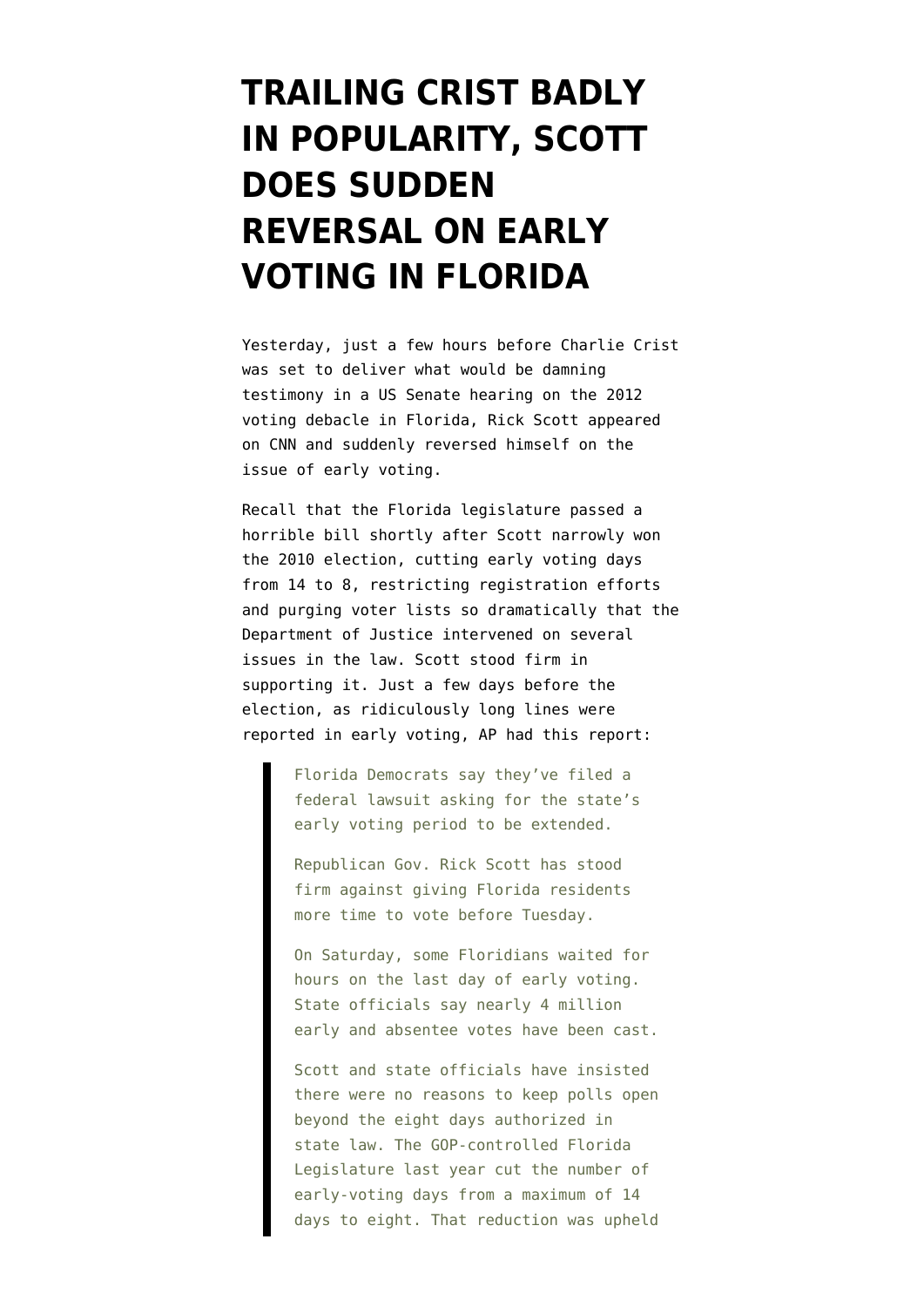## by federal courts.

As can be seen in the video above, Scott avoided mentioning his role in passing and signing the bill that created this year's fiasco until called out by Soledad O'Brien. He tried to sound like a reasonable person proposing reasonable changes that will improve the situation, completely ignoring his role as an extremist who was instrumental in attempting to suppress the votes of hundreds of thousands of minorities in Florida.

Also yesterday, a [Quinnipiac University poll](http://www.quinnipiac.edu/institutes-centers/polling-institute/florida/release-detail/?ReleaseID=1827) provided some context for why Scott would find it necessary to reverse himself. His approval rating is strongly negative, while Charlie Crist, who recently joined the Democratic Party, retains an overall favorable rating, as does Alex Sink, who narrowly lost to Scott in 2010 but has already faded from voter recognition. From the poll:

> Florida voters disapprove 45 – 36 percent of the job Gov. Rick Scott is doing, continuing his almost two-year run of negative scores, and, as he enters the second half of his term, voters say 52 – 30 percent that he does not deserve a second four-year term, according to a Quinnipiac University poll released today.

## /snip/

"Gov. Rick Scott's ratings with voters are just plain awful. The numbers cannot be sugar-coated," said Peter A. Brown, assistant director of the Quinnipiac University Polling Institute. "When voters in a politician's own party want him to be challenged in a primary by another candidate, it's difficult to see it as anything but outright rejection.

## /snip/

Crist, elected governor in 2006 as a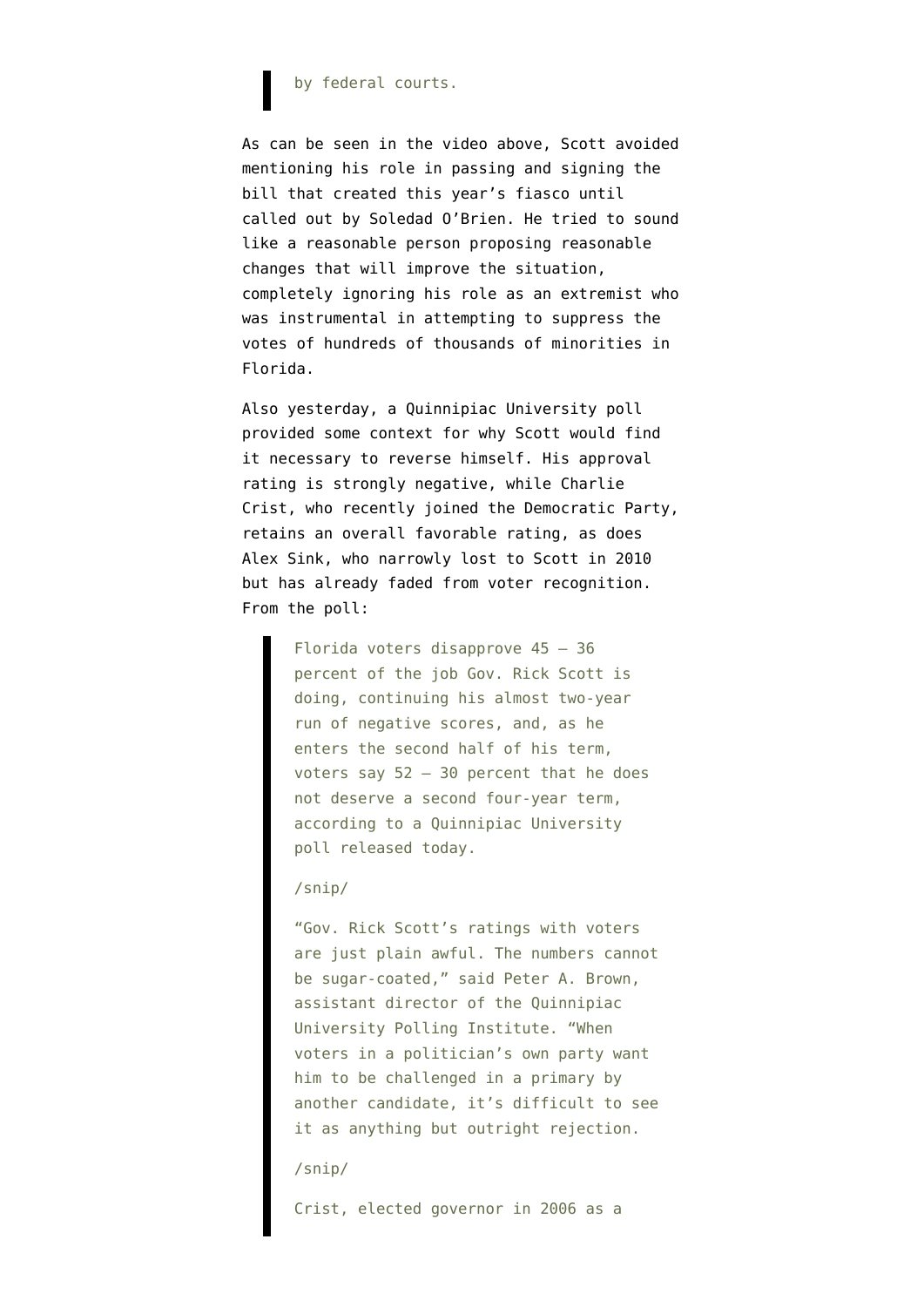Republican, has a 47 – 33 percent favorability rating from all voters, including 65 – 10 percent among Democrats and 48 – 33 percent among independents, with a negative 28 – 56 percent among Republicans.

By comparison, Scott is viewed favorably by 31 percent and unfavorably by 43 percent of all Florida voters. His ratings by party are 55 – 18 percent among Republicans, with negatives of 16 – 60 percent among Democrats and 25 – 48 percent among independent voters.

Ms. Sink is viewed favorably by 27 percent, and unfavorably by 14 percent, with 57 percent who haven't heard enough about her to form an opinion.

Marc Caputo, in the Miami Herald, [reports on](http://www.miamiherald.com/2012/12/19/3149128/charlie-crist-trashes-gov-rick.html) [Crist's appearance later Wednesday](http://www.miamiherald.com/2012/12/19/3149128/charlie-crist-trashes-gov-rick.html) in the Senate:

> In a prelude to a long and bitter campaign, former Gov. Charlie Crist pointedly criticized Gov. Rick Scott during a U.S. Senate hearing Wednesday over an elections law that led to voting troubles and helped turn Florida into a "late-night TV joke."

/snip/

Crist suggested that Scott was the one to blame because he signed the election law in 2011 and, this year, the governor refused to extend in-person early voting hours despite lines that stretched for hours and discouraged many South Floridians from voting.

Crist contrasted that record with his own as governor in 2008, when he extended early voting hours.

"As Gov. Scott refused to take action to ease the lines, in some cases, those lines extended to six and seven hours,"